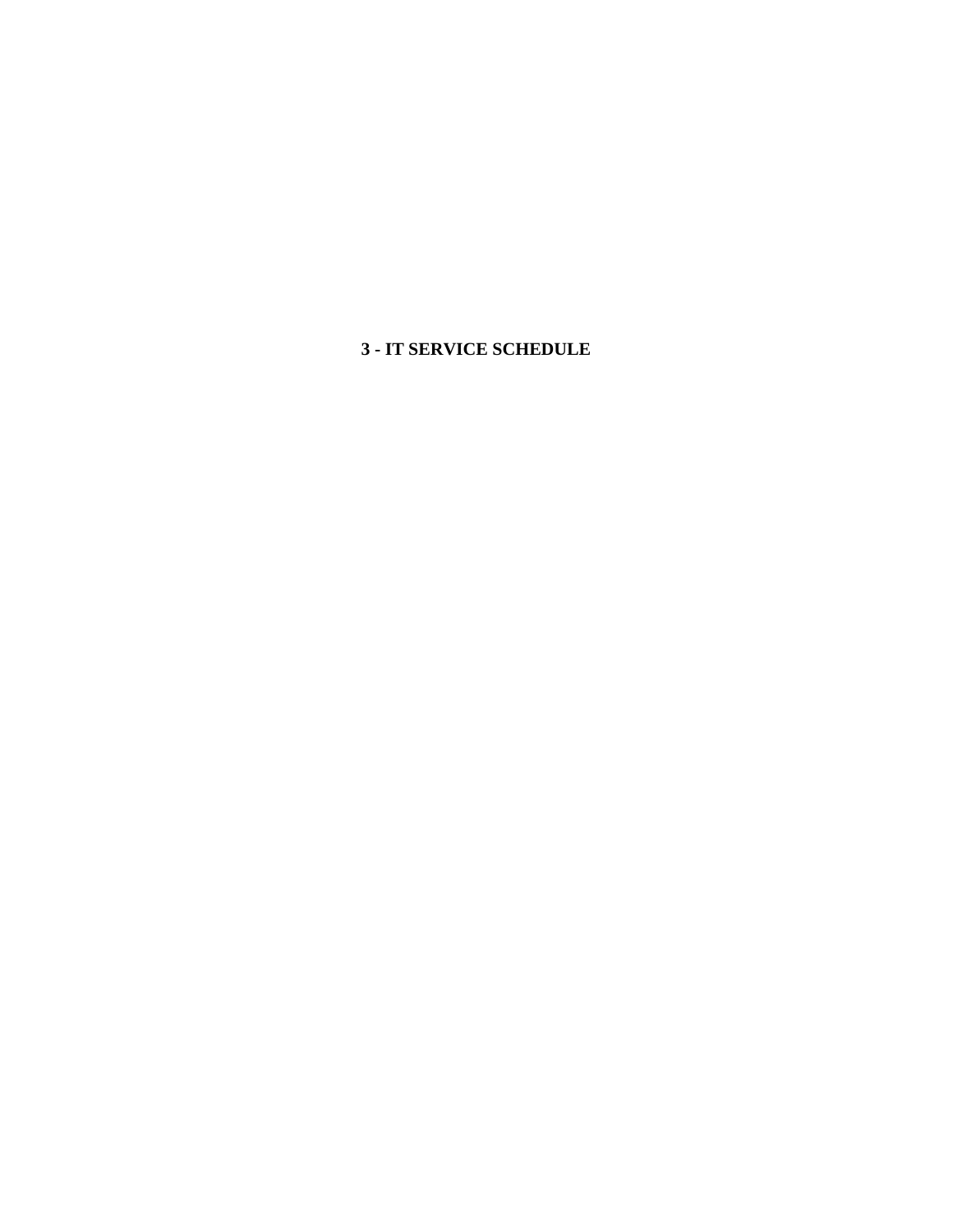## ENBRIDGE GAS DISTRIBUTION INC. IT SERVICE SCHEDULE Rate 331 Service

# TABLE OF CONTENTS

| ARTICLE | <b>DESCRIPTION</b>                     | <b>PAGE</b> |
|---------|----------------------------------------|-------------|
|         | <b>INTRODUCTION</b>                    |             |
| 2       | <b>AVAILABILITY</b>                    |             |
| 3       | APPLICABILITY AND CHARACTER OF SERVICE |             |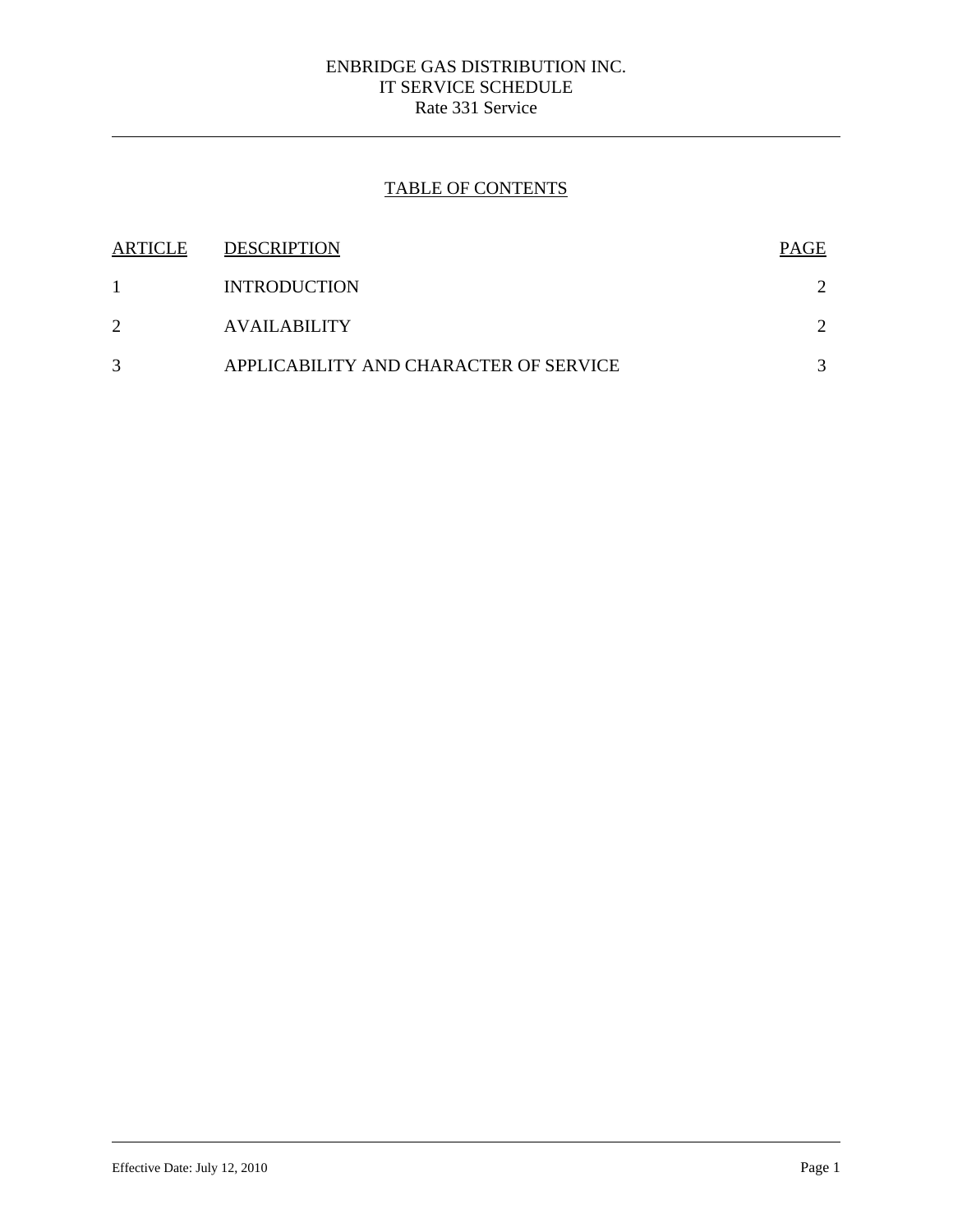### **1 INTRODUCTION**

- 1.1 The terms and symbols used herein that are set forth in Article 2 of the Defined Terms shall be construed to have the meaning described therein, unless otherwise defined in this Service Schedule.
- 1.2 The General Terms and Conditions are applicable to this Service Schedule and are hereby made a part hereof. If there is any conflict between the provisions of this Service Schedule and the General Terms and Conditions, the provisions of this Service Schedule shall prevail.

### **2 AVAILABILITY**

- 2.1 Any Shipper will be eligible to receive Service pursuant to this Service Schedule if Shipper:
	- (a) has entered into a Service Agreement with Transporter for Service pursuant to this Service Schedule, having a Term of at least one Month; and
	- (b) has provided Transporter with adequate assurances that arrangements have been made whereby Union Gas will receive and transport gas delivered by Transporter to Shipper, or for Shipper's account, at Dawn; and
	- (c) has provided Transporter with financial security if required by Transporter pursuant to Article 14 of the General Terms and Conditions.
- 2.2 Transporter will not construct and operate Tecumseh Pipeline Expansion Facilities in order to provide Service pursuant to this Service Schedule.